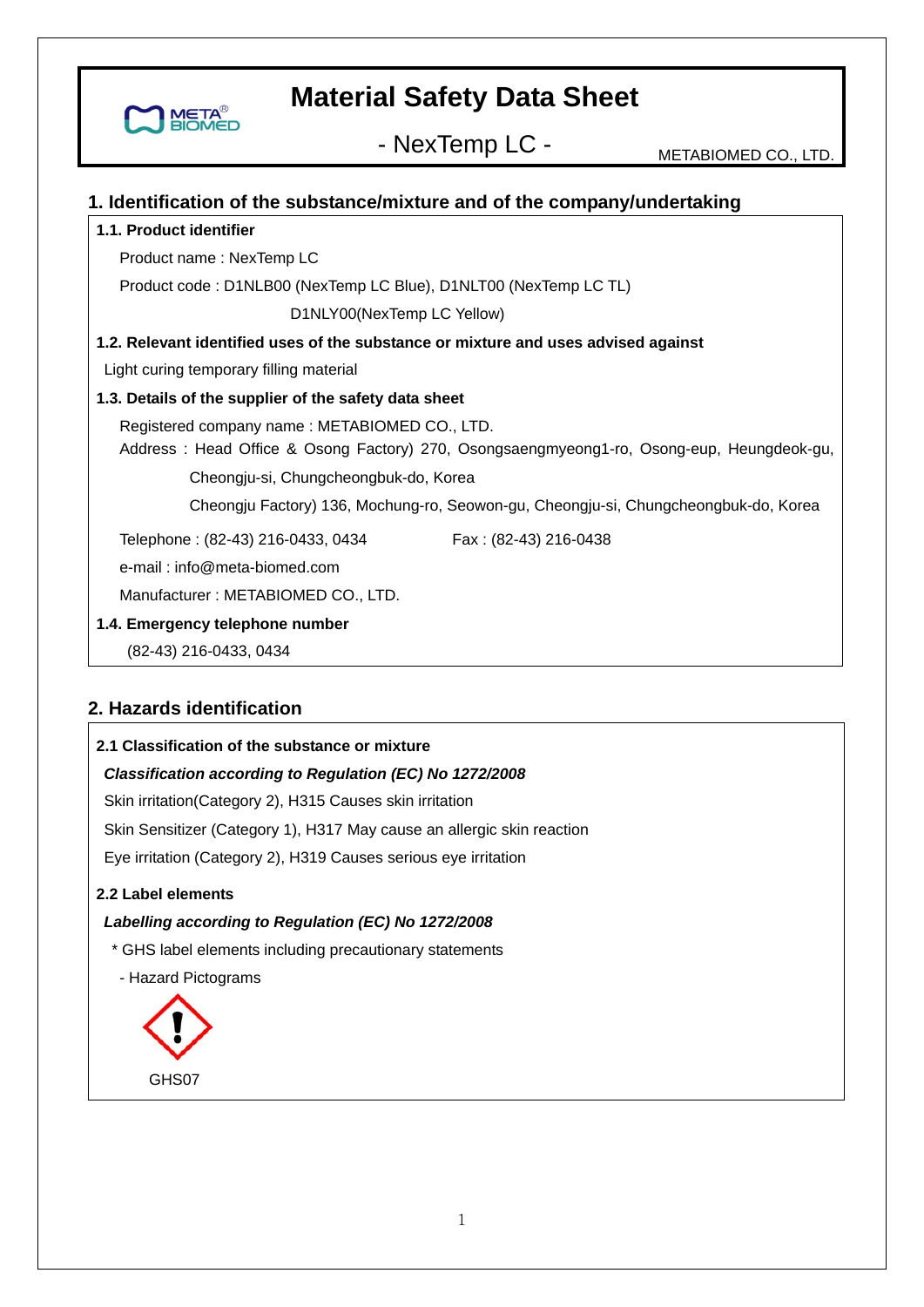

# - NexTemp LC - METABIOMED CO., LTD.

| - Signal word                | : Warning                                                                |  |  |
|------------------------------|--------------------------------------------------------------------------|--|--|
| - Hazard statement(s)        | : H319 Causes serious eye irritation.                                    |  |  |
|                              | H317 may cause an allergic skin reaction                                 |  |  |
| - Precautionary Statement(s) |                                                                          |  |  |
| Prevention:                  | P264 Wash thoroughly after handling                                      |  |  |
|                              | P272 Contaminated work clothing must not be allowed out of the           |  |  |
|                              | workplace.                                                               |  |  |
|                              | P280 Wear protective gloves/protective clothing/eye protection/ face     |  |  |
|                              | protection                                                               |  |  |
| - Response :                 | P305 IF IN EYES: Rinse cautiously with water for several minutes. Remove |  |  |
|                              | contact lenses if present and easy to do. Continue rinsing.              |  |  |
|                              | P337 If eye irritation persists: Get medical advice/attention.           |  |  |
|                              | P302 IF ON SKIN: Wash with plenty of soap and water                      |  |  |
|                              | P332 If skin irritation occurs: Get medical advice/attention             |  |  |
|                              | P363 Wash contaminated clothing before reuse.                            |  |  |
| - Disposal :                 | P501 Dispose of contents/container according to the related              |  |  |
|                              | regulations                                                              |  |  |
| 2.3. Other hazards           |                                                                          |  |  |
|                              |                                                                          |  |  |

**This substance/mixture contains no components considered to be either persistent, bioaccumulative and toxic (PBT), or very persistent and very bioaccumulative (vPvB) at levels of 0.1% or higher.** 

### **3. Composition/information on ingredients**

| 3.1. Substances                                  |           |           |        |                  |                    |
|--------------------------------------------------|-----------|-----------|--------|------------------|--------------------|
| Not Applicable                                   |           |           |        |                  |                    |
| 3.2. Mixtures                                    |           |           |        |                  |                    |
|                                                  |           |           |        | Classification   | Classification     |
| <b>Chemical Name</b>                             | CAS No.   | EC No.    | Wt.%   | according to     | according to       |
|                                                  |           |           |        | <b>Directive</b> | Regulation(EC) No  |
|                                                  |           |           |        | 67/548/EEC       | 1272/2008 [CLP]    |
|                                                  |           |           |        |                  | Serious eye        |
| <b>Bisphenol A Glycerolate</b><br>dimethacrylate | 1565-94-2 | 216-367-7 | $<$ 10 | Xi Irritant R43  | damage (Category   |
|                                                  |           |           |        | Xi Irritant R41  | 1), H318           |
|                                                  |           |           |        |                  | Skin sensitisation |
|                                                  |           |           |        |                  | (Category 1), H317 |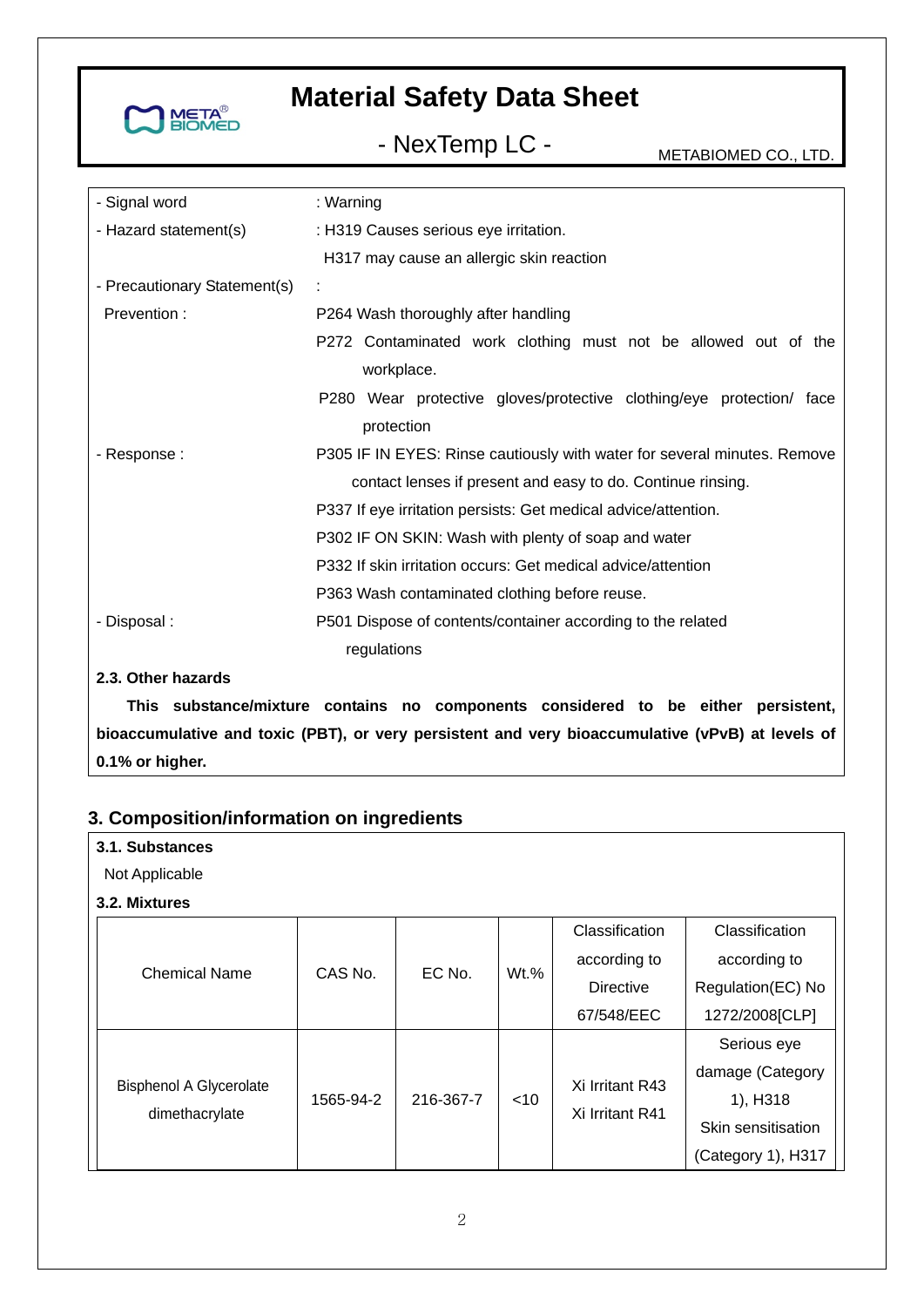

# - NexTemp LC - METABIOMED CO., LTD.

| Urethane Dimethacrylate   | 72869-86-4<br>276-957-5 | < 50      |       | Skin sensitisation |                    |
|---------------------------|-------------------------|-----------|-------|--------------------|--------------------|
|                           |                         |           |       |                    | (Category 1), H317 |
| Hydroxyethyl methacrylate | 868-77-9                | 212-782-2 | $20$  |                    | Skin Irrit. 2; Eye |
|                           |                         |           |       |                    | Irrit. 2; Skin     |
|                           |                         |           |       |                    | Sens. 1; H315,     |
|                           |                         |           |       |                    | H319, H317         |
| Silicone dioxide          | 14464-46-1              | 238-455-4 | $30$  | R48/20, S22        | Inhalation         |
|                           |                         |           |       |                    | (Category 2), H373 |
| Camphorquinone            | 10373-78-1              | 233-814-1 | $<$ 1 | R36/37/38          |                    |

### **4. First aids measures**

#### **4.1. Description of first aid measures**

- Inhalation : Seek medical treatment in case of complaints.

- Skin Contact : Immediately wash with soap and water and rinse thoroughly.
- Eye Contact : Rinse opened eyes for several minutes under running water. If symptoms persist, consult a doctor.
- If Swallowed : Rinse mouth. If you feel unwell, get medical attention.

#### **4.2. Most important symptoms and effects, both acute and delayed**

No further relevant information available

#### **4.3. Indication of any immediate medical attention and special treatment needed**

No further relevant information available

### **5. Fire fighting measures**

| 5.1. Extinguishing media                                   |                                                                       |  |  |  |
|------------------------------------------------------------|-----------------------------------------------------------------------|--|--|--|
| - Extinguishing media                                      | : Water, Foam, Carbon Dioxide, Dry Chemical                           |  |  |  |
| 5.2. Special hazards arising from the substance or mixture |                                                                       |  |  |  |
| - Hazardous combustion products                            | : Burning may produce : Carbon Monoxide, Carbon Dioxide               |  |  |  |
| - Explosion hazards                                        | : Not Determined                                                      |  |  |  |
| - Fire explosion                                           | : Not Determined                                                      |  |  |  |
| - Sensitive to static discharge                            | : Not Determined                                                      |  |  |  |
| - Sensitivity to impact                                    | : Not Determined                                                      |  |  |  |
| 5.3. Advice for firefighters                               |                                                                       |  |  |  |
| - Firefighting procedures                                  | : General: Evacuate all personnel; use protective equipment for fire- |  |  |  |
|                                                            | fighting. Use self-contained breathing apparatus when product is      |  |  |  |
|                                                            | involved in fire.                                                     |  |  |  |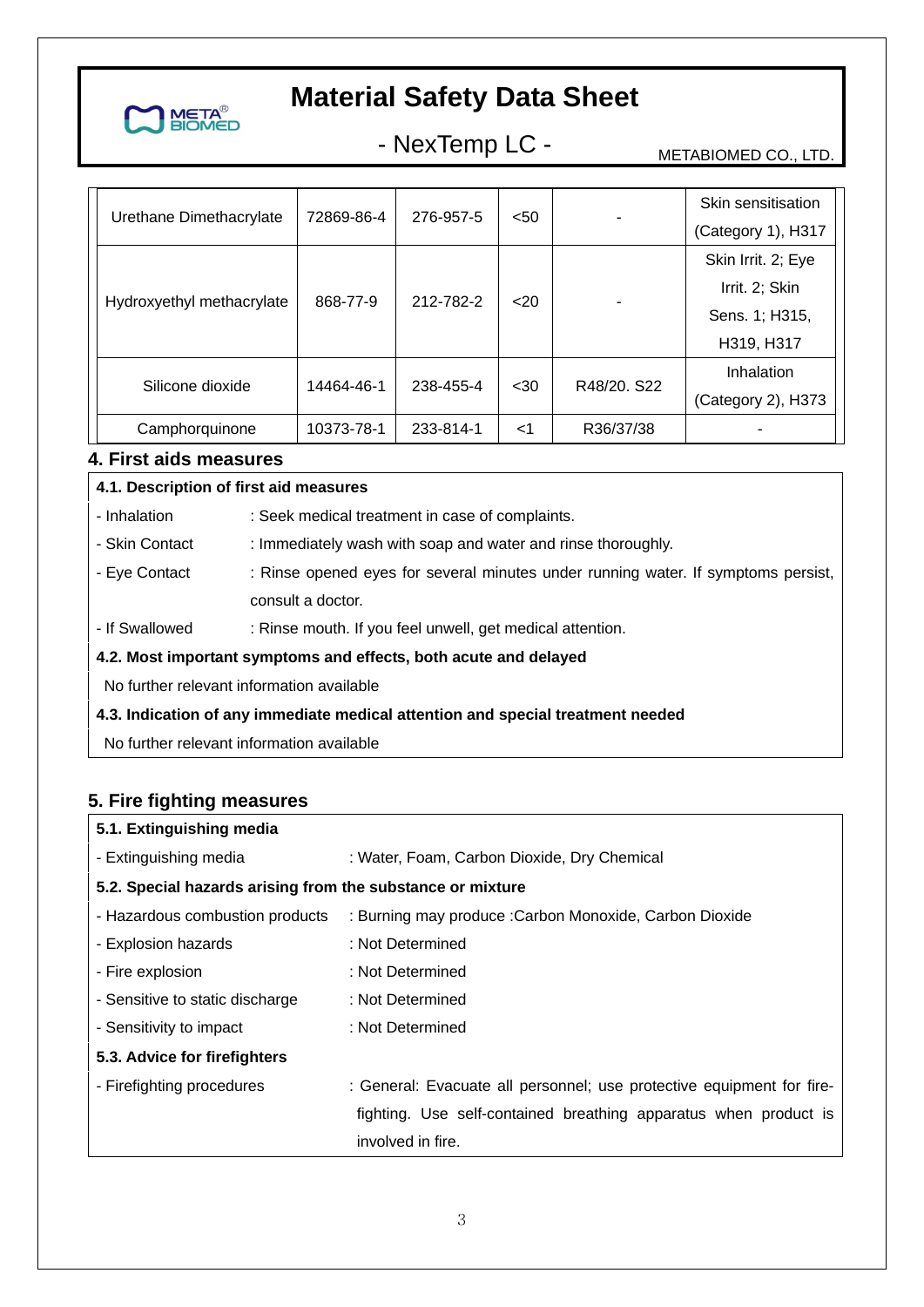

## - NexTemp LC - METABIOMED CO., LTD.

#### - Firefighting equipment : Non-combustible

#### **6. Accidental release measures**

#### **6.1. Personal precautions, protective equipment and emergency procedures**

 Evacuate area. Ventilate the area with fresh air. For large spill, or spills in confined spaces, provide mechanical ventilation to disperse or exhaust vapors, in accordance with good industrial hygiene practice. Refer to other sections of this SDS for information regarding physical and health hazards, respiratory protection, ventilation, and personal protective equipment.

#### **6.2. Environmental precautions**

Prevent the inflow of this product to waterways, drains, basements, and confined spaces.

#### **6.3. Methods and material for containment and cleaning up**

 Collect as much of the spilled material as possible. Place in a closed container approved for transportation by appropriate authorities. Clean up residue. Seal the container. Dispose of collected material as soon as possible.

#### **6.4. Reference to other sections**

Not Applicable

#### **7. Handling and storage**

#### **7.1. Precautions for safe handling**

Always wear gloves and eye protection. Product is intended for dental use only.

#### **7.2. Conditions for safe storage, including any incompatibilities**

Keep out of reach of children. Protect from exposure to direct sun light. Keep container closed. Store in cool place.

#### **7.3. Specific end use(s)**

Use only professional dentist

#### **8. Exposure controls and personal protection**

| 8.1. Control parameters  |                                                 |
|--------------------------|-------------------------------------------------|
| Not determined           |                                                 |
| 8.2. Exposure controls   |                                                 |
| - Eye protection         | : Wear safety glasses.                          |
| - Skin protection        | : Wear suitable protective clothing and gloves. |
| - Respiratory protection | : None required                                 |
|                          |                                                 |

#### **9. Physical and chemical properties**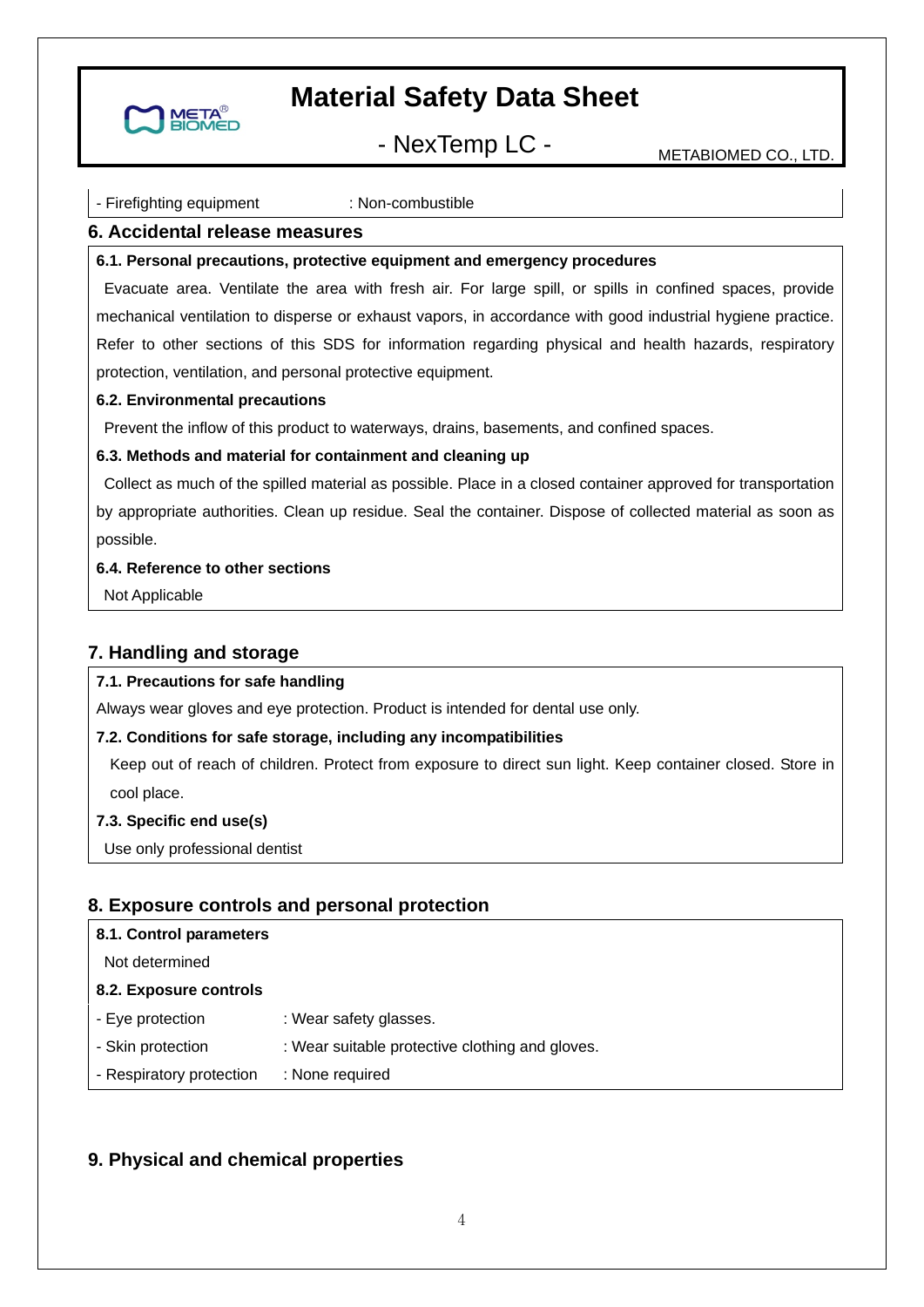

# - NexTemp LC - METABIOMED CO., LTD.

| 9.1. Information on basic physical and chemical properties |                    |                               |                        |
|------------------------------------------------------------|--------------------|-------------------------------|------------------------|
| - Appearance                                               | : Flowable Paste   | - Vapor pressure              | : N/A                  |
| - Odor                                                     | Slightly acrylic   | - Vapor density               | : N/A                  |
|                                                            | odor:              | - Density                     | : $1.5 \text{ g/cm}^3$ |
| - Color                                                    | Transparent,       | - Specific gravity $(H_2O=1)$ | : 1.5                  |
|                                                            | Blue, Yellow color | - Solubility(ies)             | : Insoluble            |
| - pH                                                       | : N/A              | - Partition coefficient :     | : N/A                  |
| - Melting/freezing point                                   | : N/A              | n-octaol/water                |                        |
| - Initial boiling point and                                | : N/A              | - Auto-ignition temperature   | : N/A                  |
| boiling range                                              |                    | - Decomposition temperature   |                        |
| - Flash point                                              | : N/A              | - Viscosity                   | : N/A                  |
| - Evaporation rate                                         | : N/A              | - Explosive properties        | : N/A                  |
| - Flammability(solid, gas)                                 | : N/A              | - Oxidising properties        | : N/A                  |
| - Upper/lower flammability or                              | : N/A              |                               |                        |
| explosive limits                                           |                    |                               |                        |
| 9.2. Other information                                     |                    |                               |                        |
| None                                                       |                    |                               |                        |

### **10. Stability and reactivity**

| 10.1. Reactivity                                             |
|--------------------------------------------------------------|
| Stable                                                       |
| 10.2. Chemical stability                                     |
| Stable when stored and handled under recommended conditions. |
| 10.3. Possibility of hazardous reactions                     |
| None                                                         |
| 10.4. Conditions to avoid                                    |
| None known.                                                  |
| 10.5 Incompatible materials                                  |
| None known.                                                  |
| 10.6. Hazardous decomposition products                       |
| CO.                                                          |
|                                                              |

## **11. Toxicological information**

**11.1. Information on toxicological effects** 

**- Acute toxicity** : N/A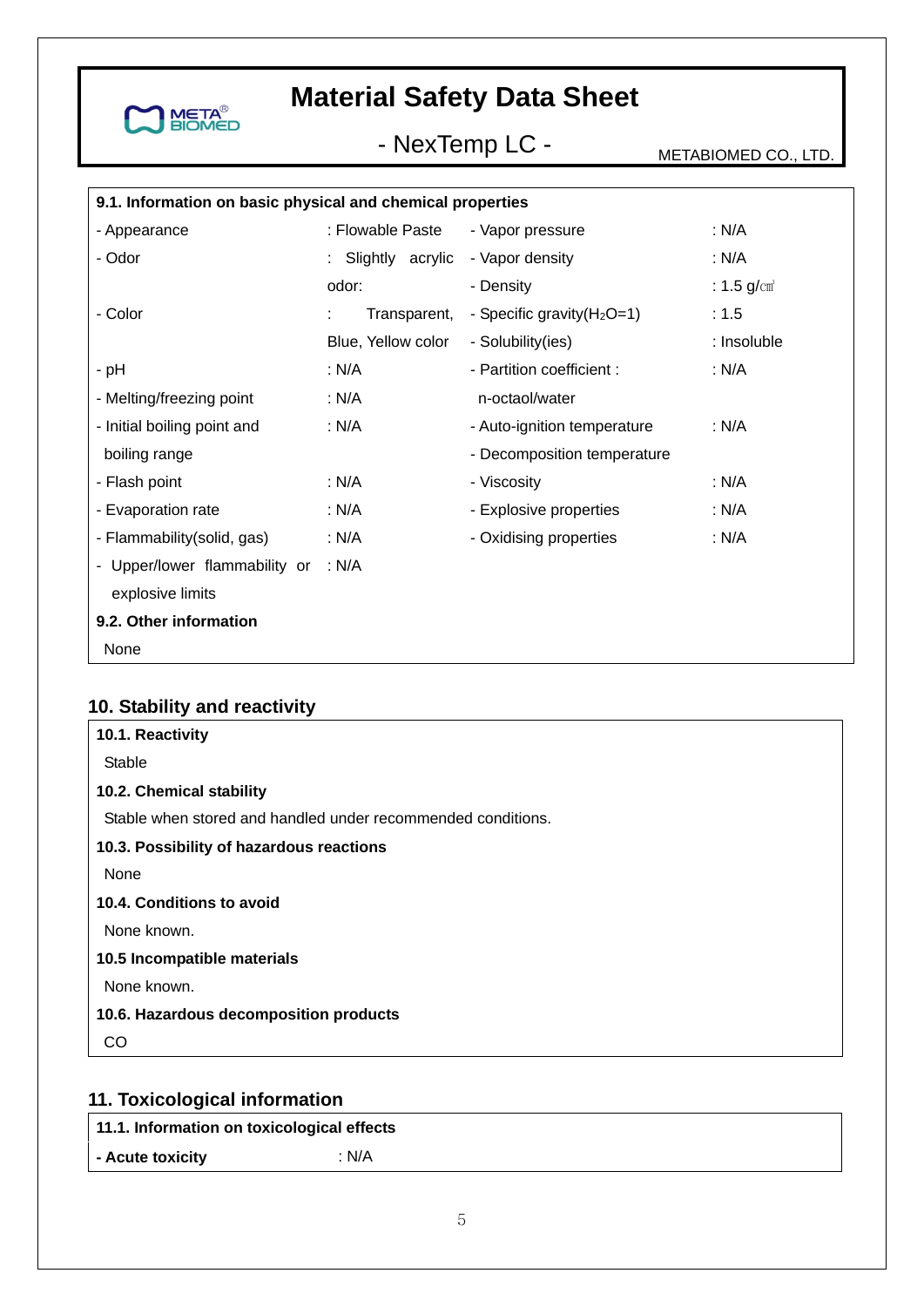| <b>META<sup>®</sup><br/>BIOMED</b> | <b>Material Safety Data Sheet</b>                                                                      |                      |  |
|------------------------------------|--------------------------------------------------------------------------------------------------------|----------------------|--|
|                                    | - NexTemp LC -                                                                                         | METABIOMED CO., LTD. |  |
| - Primary effects to skin          | : May mildly irritate skin                                                                             |                      |  |
| - Primary effects to eyes          | : May mildly irritate the eye                                                                          |                      |  |
| - Primary effects to               | : Not an acute inhalation hazard                                                                       |                      |  |
| respiratory system                 |                                                                                                        |                      |  |
| - Sensitization                    | : Repeated or prolonged contact with the not polymerized may cause<br>sensitization for methacrylates. |                      |  |
| - Additional toxicological info    | : N/A                                                                                                  |                      |  |

### **12. Ecological information**

| 12.1. Toxicity                             |
|--------------------------------------------|
| - Toxicity: Not determined                 |
| - Aquatic toxicity(acute) : Not determined |
| 12.2. Persistence and degradability        |
| Not determined                             |
| 12.3. Bioaccumulative potential            |
| Not determined                             |
| 12.4. Mobility in soil                     |
| Not determined                             |
| 12.5. Results of PBT and vPvB assessment   |
| Not determined                             |
| 12.6. Other adverse effects                |
| None known                                 |
|                                            |

### **13. Disposal considerations**

#### **13.1. Waste treatment methods**

 Dispose of contents/ container in accordance with the local/regional/national/international regulations. Dispose of completely cured (or polymerized) material in a permitted industrial waste facility. As a disposal alternative, incinerate uncured product in a permitted waste incineration facility. If no other disposal options are available, waste product that has been completely cured or polymerized may be placed in a landfill properly designed for industrial waste.

### **14. Transport information**